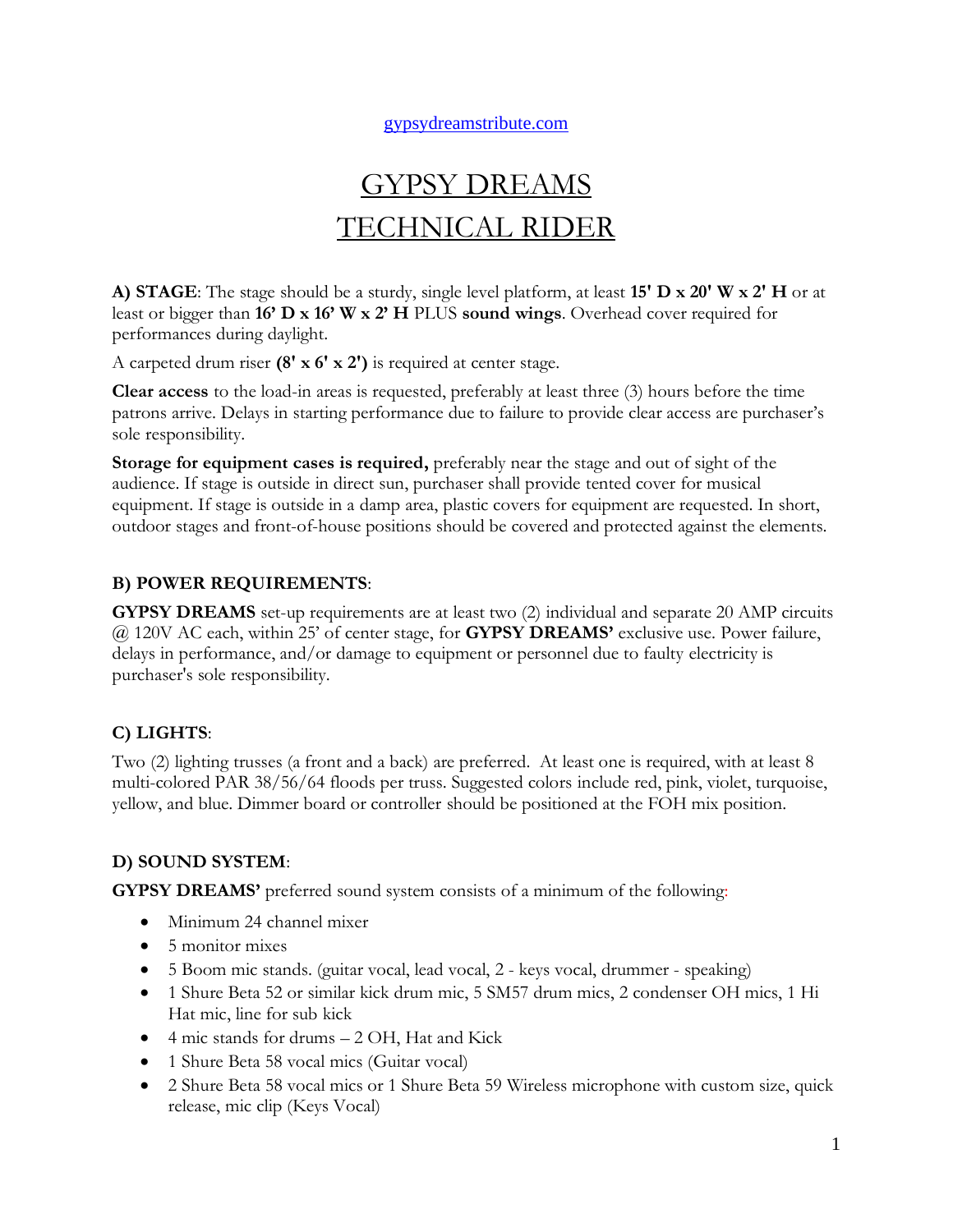- 1 Shure Beta 58 Wireless microphone with custom size, quick release, mic clip (Lead Vocal)
- 1 Wireless microphone for speaking with custom size, quick release, mic clip (Drummer)
- 5 guitar stands
- 6 Di boxes for Bass, Keys 1, Keys 2, Playback track from laptop, Acoustic Guitar, Electric Guitar

One (1) 24-32+ channel snake, flown or covered with a runner or taped securely to the floor.

#### **E) BACKLINE -** IF BACKLINE GEAR IS A PROVISION OF THE AGREEMENT, THE FOLLOWING IS REQUESTED:

We realize that the exact gear specified may not be available at all locations; however, we have tried to be as generic as possible, requiring industry standard stage gear. The band requests prior notification if substitutions must be made.

## 1**) DRUMS**

6-piece pro style drum set either Yamaha or DW including the following:

- $1 26$ " kick drum
- $1 sub$  kick
- 1 14" snare
- $1 10$ " rack tom
- 1 12" rack tom
- 1 16" floor tom
- $1 18$ " floor tom
- 1 15' hi hat stand & cymbals
- 2 19" crash
- 1 18" pang
- 1 22" medium ride

\*cymbals either Paiste or Zildjian (if available)

- 1 Adjustable throne
- 1 mounted cowbell
- 1 Double kick pedal (if possible) heavy duty
- 1 Music Stand
- 3 Sand bags to keep stands and drum from moving

 All necessary cymbal boom stands, pedals & hardware (heavy duty) Drumheads must be in excellent condition!

## **DRUM MICROPHONES**:

Kick Drum Snare Drum 4 Toms 2 Overhead High-Hat Line for sub kick